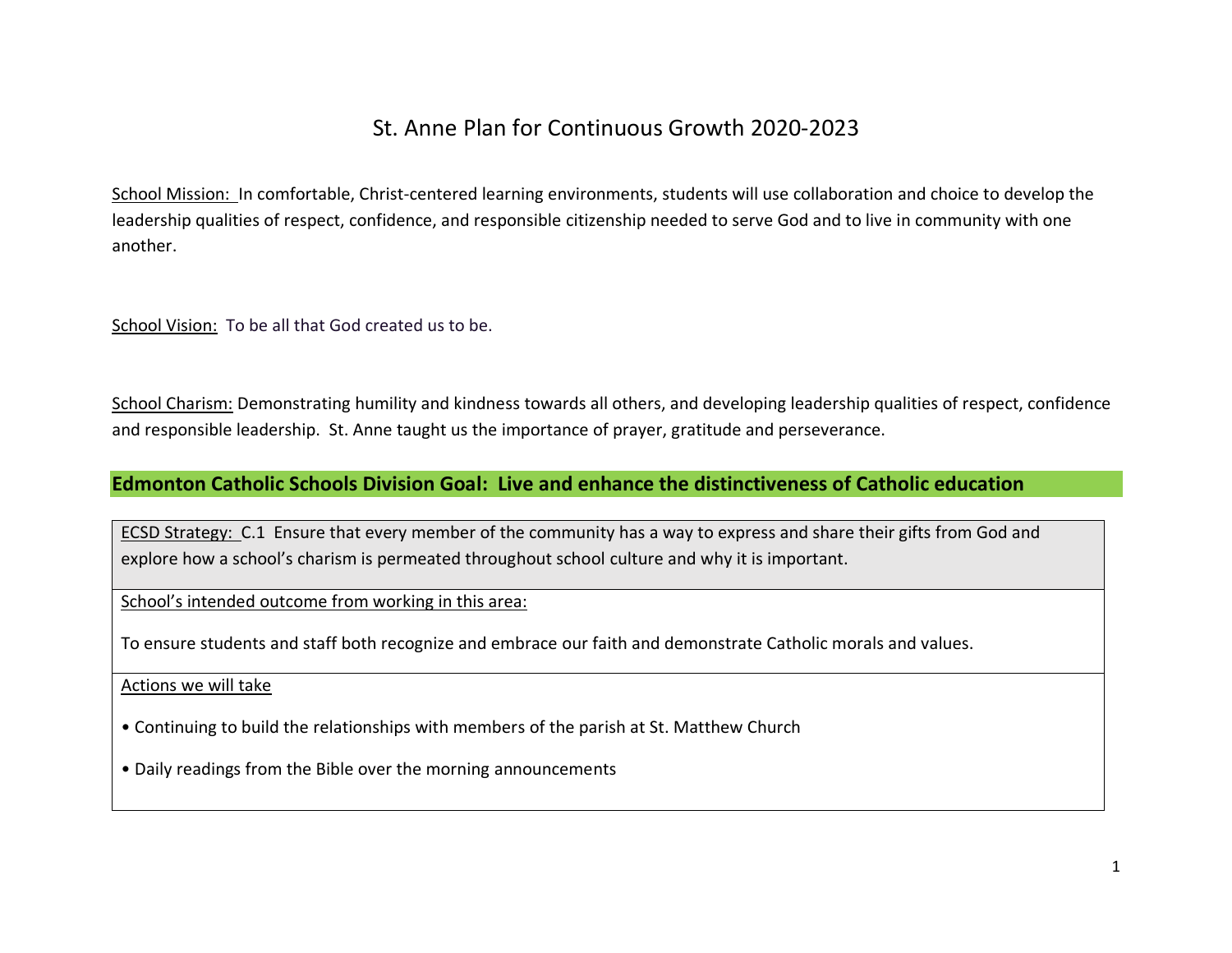• Sharing daily prayer written by students over the morning announcements

• Gathering regularly (virtually) for celebrations and inviting parish clergy and parents.

• Ensuring classrooms have a dedicated prayer space and that liturgical colours are represented throughout the year.

• Social Justice through collecting items for food bank at various times throughout the year, using themed days to raise money for ECS Foundation, shelters, etc.

• Students visit Dickinsfield Continuing Care Centre (outdoors only, seniors watch through the windows) by parading, leaving messages in the snow, sending cards

•Healthy School Club (grades 5 & 6) leads all grades through mental and physical health initiatives as we work together towards certification

• Applying for grants to encourage social justice initiatives- ie. Denton's and United Way 'Make Your Mark'

Measures/Evidence we will use to check our progress and confirm our growth:

At the January midpoint review:

- Take inventory of relationship with St. Matthew's Parish
- Reflect as a staff on how we've done with regards to creating a distinctive Catholic learning experience so far
- Look at opportunities we've had to interact with our senior neighbors
- Reflect on how social justice initiatives have progressed to this point; Create a visual for the staffroom
- Examine our documentation (social media, digital display)
- Reflect on how we have supported our own struggling families with supports so far

At the May review:

January

**ECSD Goal One: ECSD students are successful**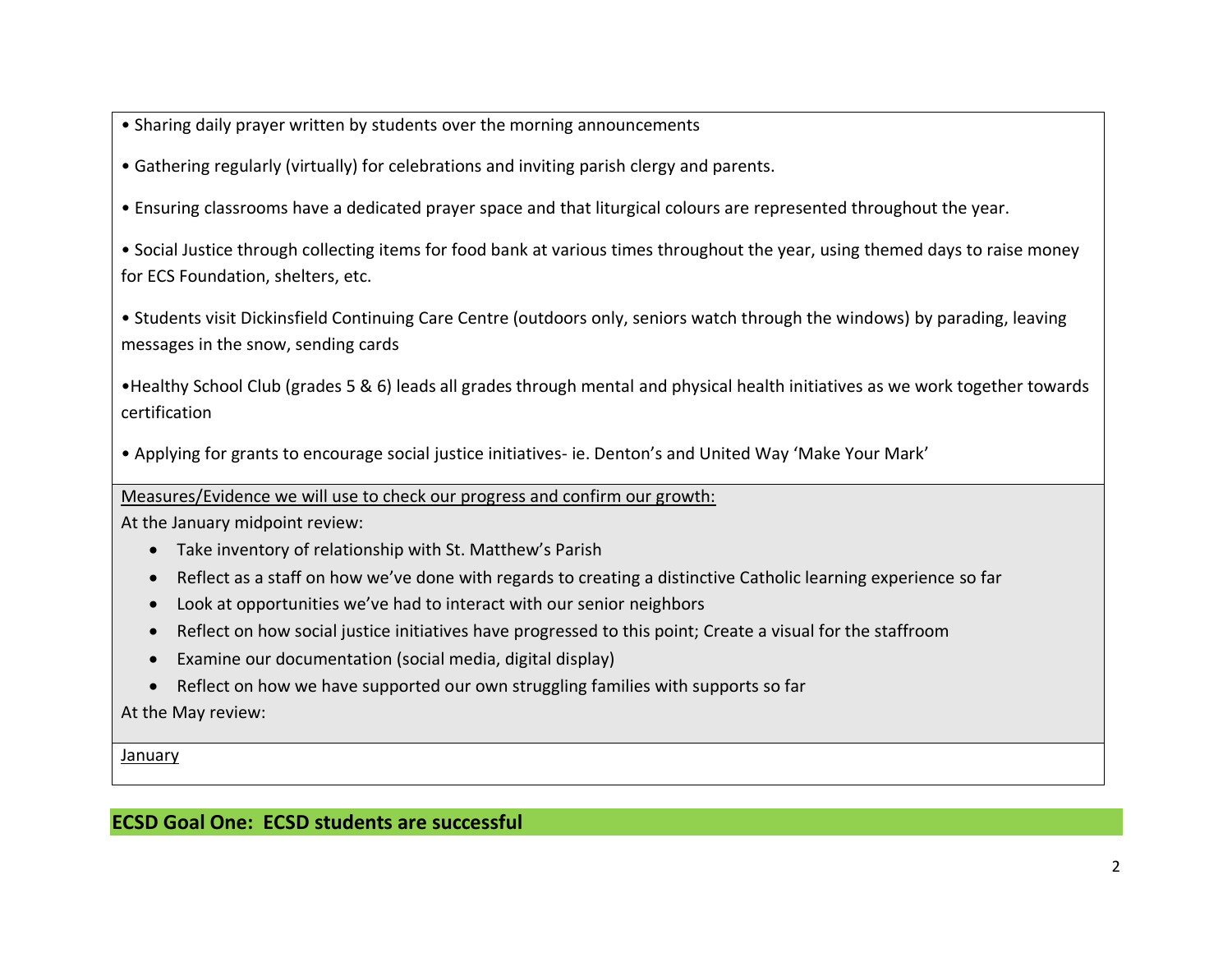ECSD Strategy: 1.4 Continue to support students' diverse needs through best practice and responsive and flexible programming.

School's intended outcome from working in this area:

To create an inclusive environment that addresses the educational, social, and emotional needs of our students.

Actions we will take

- Securing additional supports for students through TA-BT, TA-SL, Jordan's Principle to support the needs of various students
- Create and continually maintain Google Classrooms that support both in-person and at-home learning
- Intentional staff professional development opportunities to increase their effectiveness with remote instruction
- Introduce some synchronous learning
- Come together on a monthly basis to engage in Professional Development with Dr. Jody Carrington to support mental health and diverse needs students
- Supporting the learning needs of combined grade classes through certified and support staff
- Implementing MathUp program in grades 1-6
- Scheduling daily time for ELL students to explore Imagine Learning and SIOP
- Intentionally teaching life skills to students with diverse needs
- Creating a variety of STEM Bags for at home learning
- Daily practice of Heggerty in K-2 classes
- Home reading programs in all classes
- Daily Guided Reading in all classes
- Continued focus on making thinking visible strategies
- Ongoing Learning Coach one on one support for new IPP and PowerTeacher Pro
- Purchase another cart of chromebooks and teacher desktops to enhance learning both on and off-site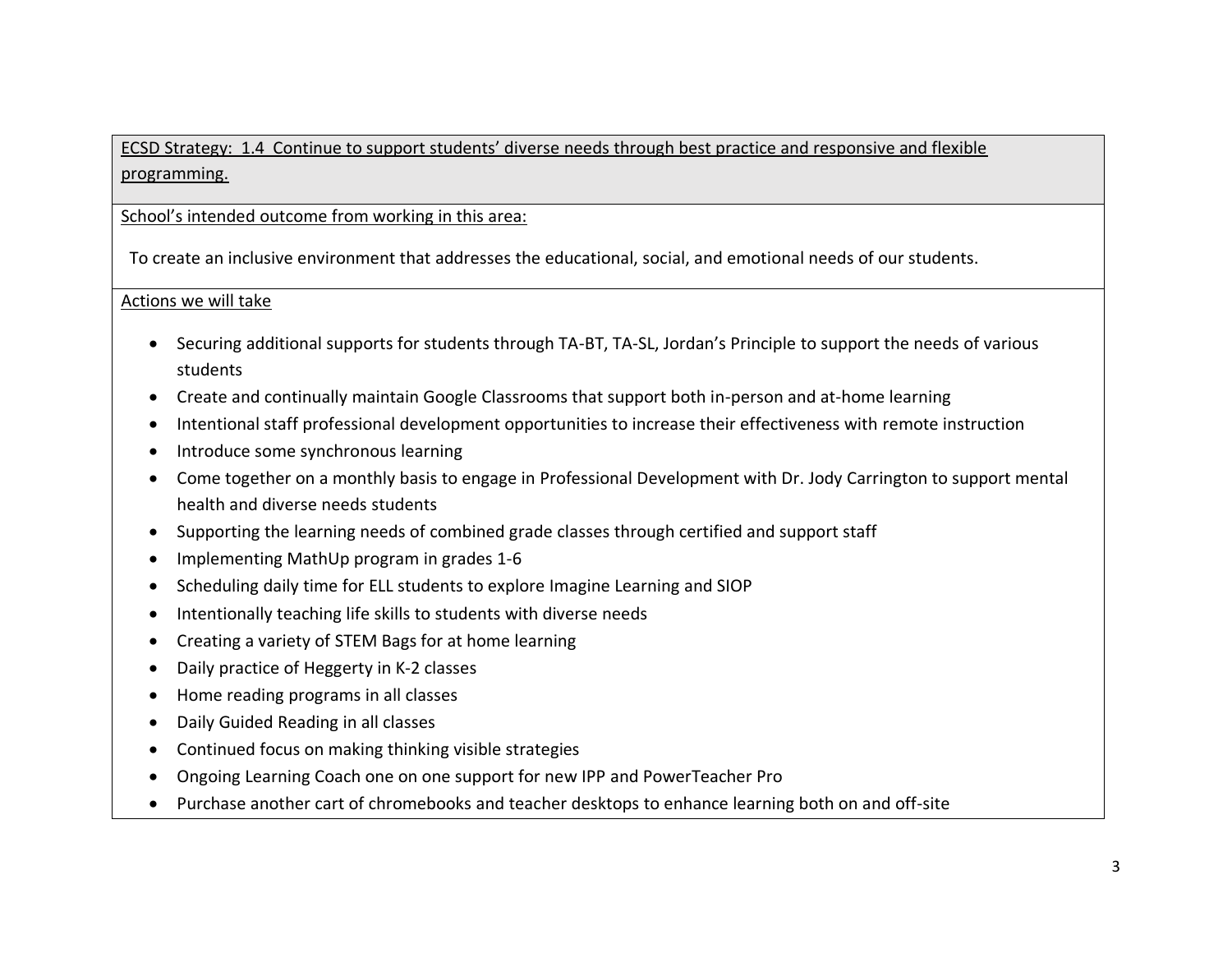- Ensuring the safe and purposeful use of our sensory room, Learning Commons, and Makerspace
- Continue to acknowledge accomplishments of students and staff through monthly t-shirt celebrations (outside to ensure social distancing)

Measures/Evidence we will use to check our progress and confirm our growth:

At the January midpoint review:

- Feedback from staff regarding successes and challenges in the online learning environment
- Compile a list of PD completed so far
- Reflect on the effectiveness of the implementation of the MathUP program (MIPI Assessment)
- Examine reading results in ELL students to determine effectiveness of extra intervention (F&P Assessment)
- Examine reading results of students in grades 1-6
- Staff feedback on the new IPP and Power Teacher Pro
- Parent feedback regarding online learning
- Documentation of visible thinking

At the May review:

January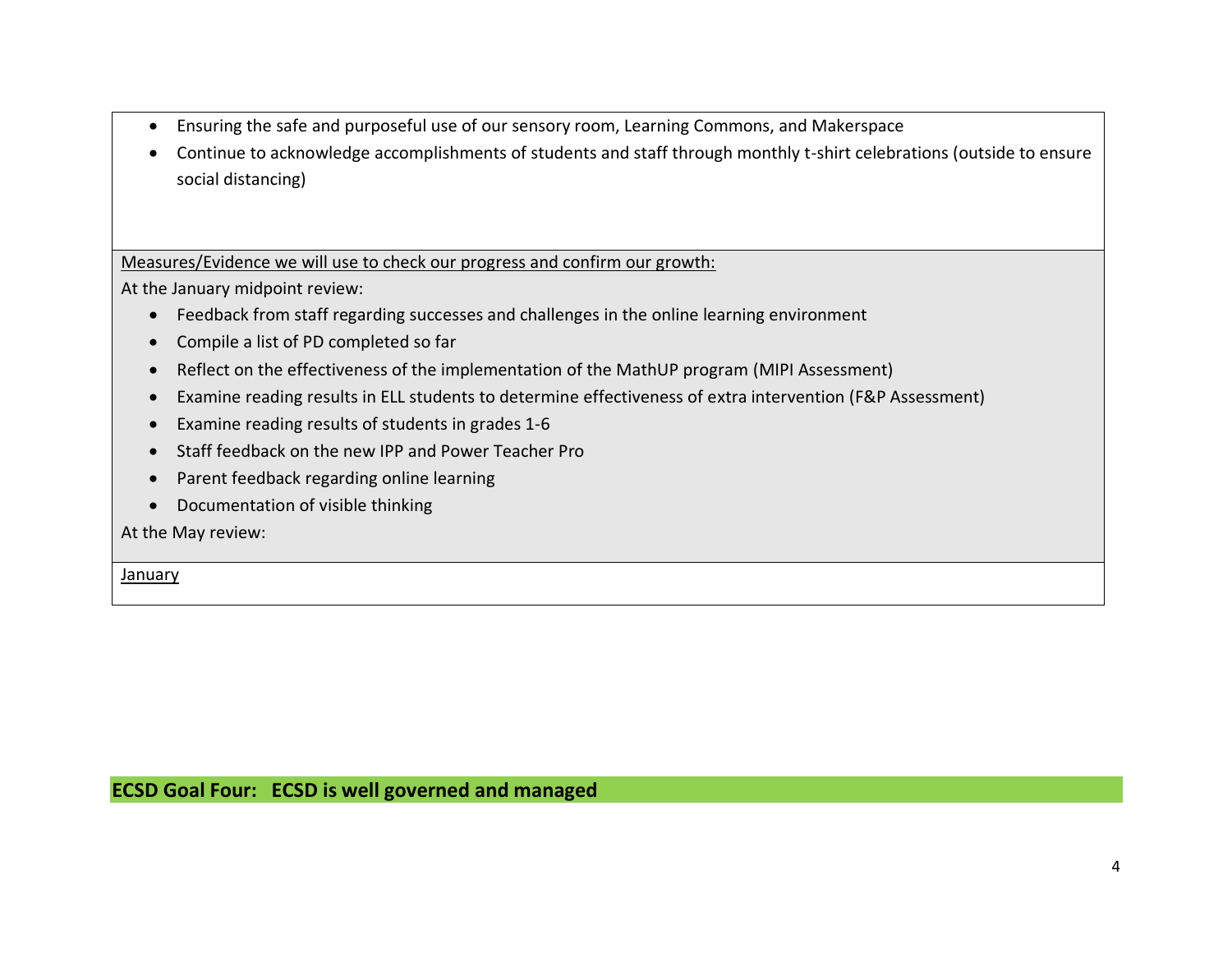ECSD Strategy: 4.2 Continue to nurture collaborations, relationships and partnerships to provide programs, services, and alternative learning spaces for students from Pre-K-12.

School's intended outcome from working in this area:

To work with various agencies and develop partnerships that support the wellness of our students both during and outside of the school day.

Actions we will take

- Incorporate a snack program
- Continued partnership with the Edmonton Food Bank
- Christmas Bureau Christmas Hampers
- Ever Active Schools Partnership- Loose Parts Initiative; collect athletic equipment to distribute for student use outside of school
- Working towards Healthy Schools Certification
- Continue to explore the Makerspace as a common space for extended learning experiences
- Securing an on-site FSLW one day per week to support the needs of families in our school community
- Applying for the Breakfast for Learning Grant
- Applying for the Edmonton Catholic Schools Foundation Conquer Hunger Grant
- Work with SAC/PAC to support some of our families in need
- Continue to work with outside interpreters to ensure effective communication between home and school

Measures/Evidence we will use to check our progress and confirm our growth:

At the January midpoint review:

- As a staff compile a list of supports we have up to this point (outside organizations)
- Reflect on the effective use of common spaces within the health guidelines
- Discuss where we are at with regards to Healthy Schools Certification and next steps
- Reflect on the effectiveness of having an onsite FSLW as a staff